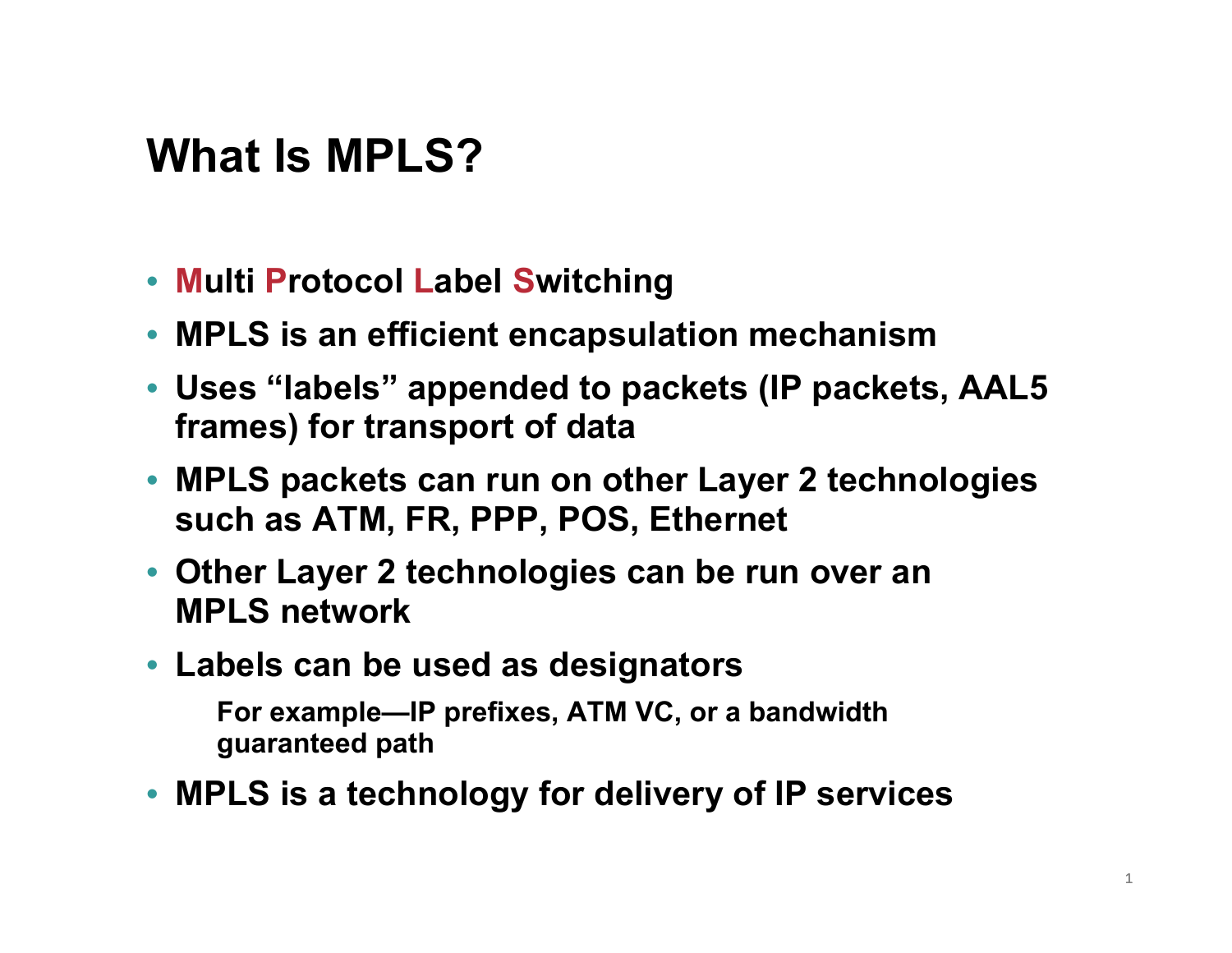#### **MPLS as a Foundation for Value-Added Services**

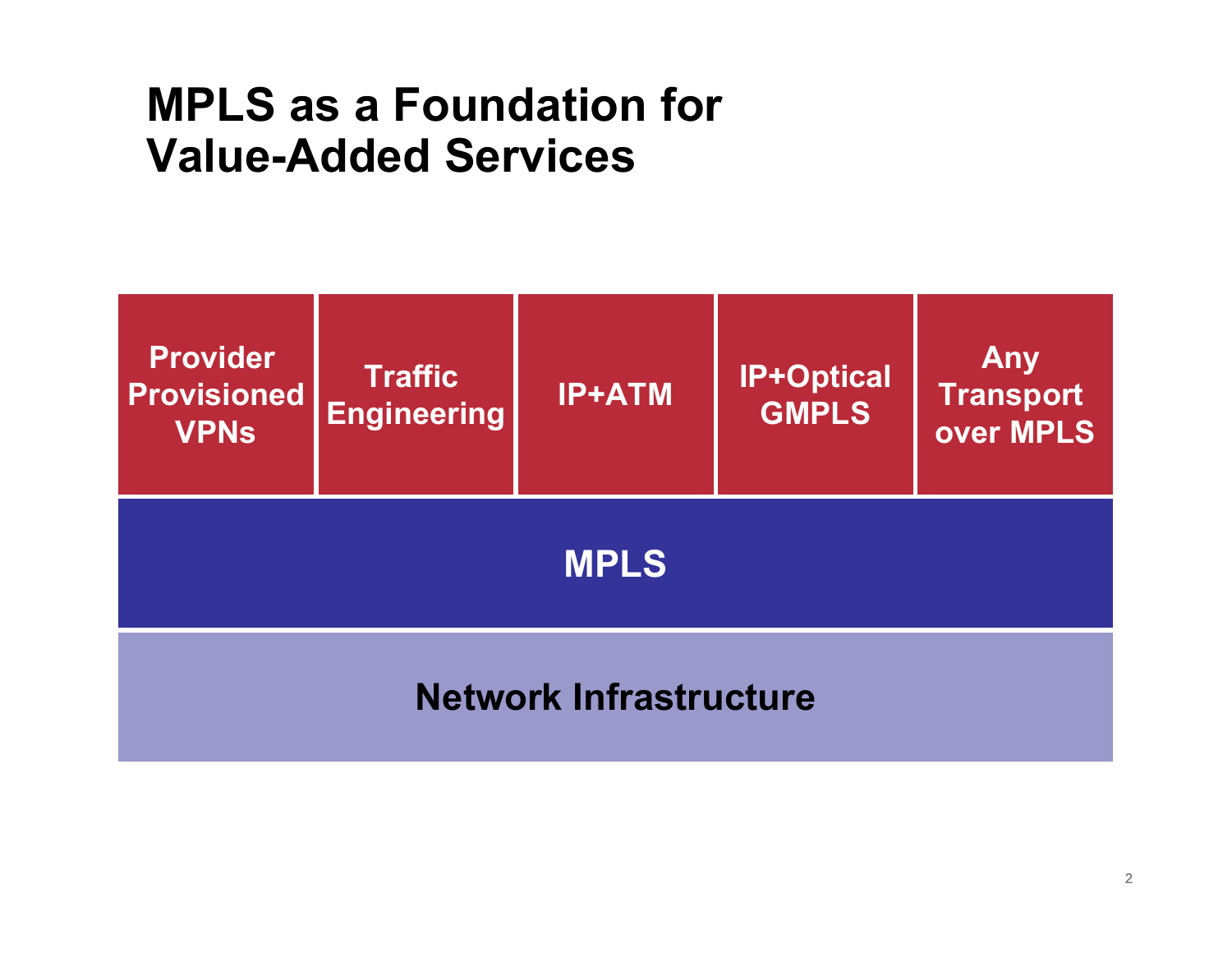#### **TECHNOLOGY BASICS**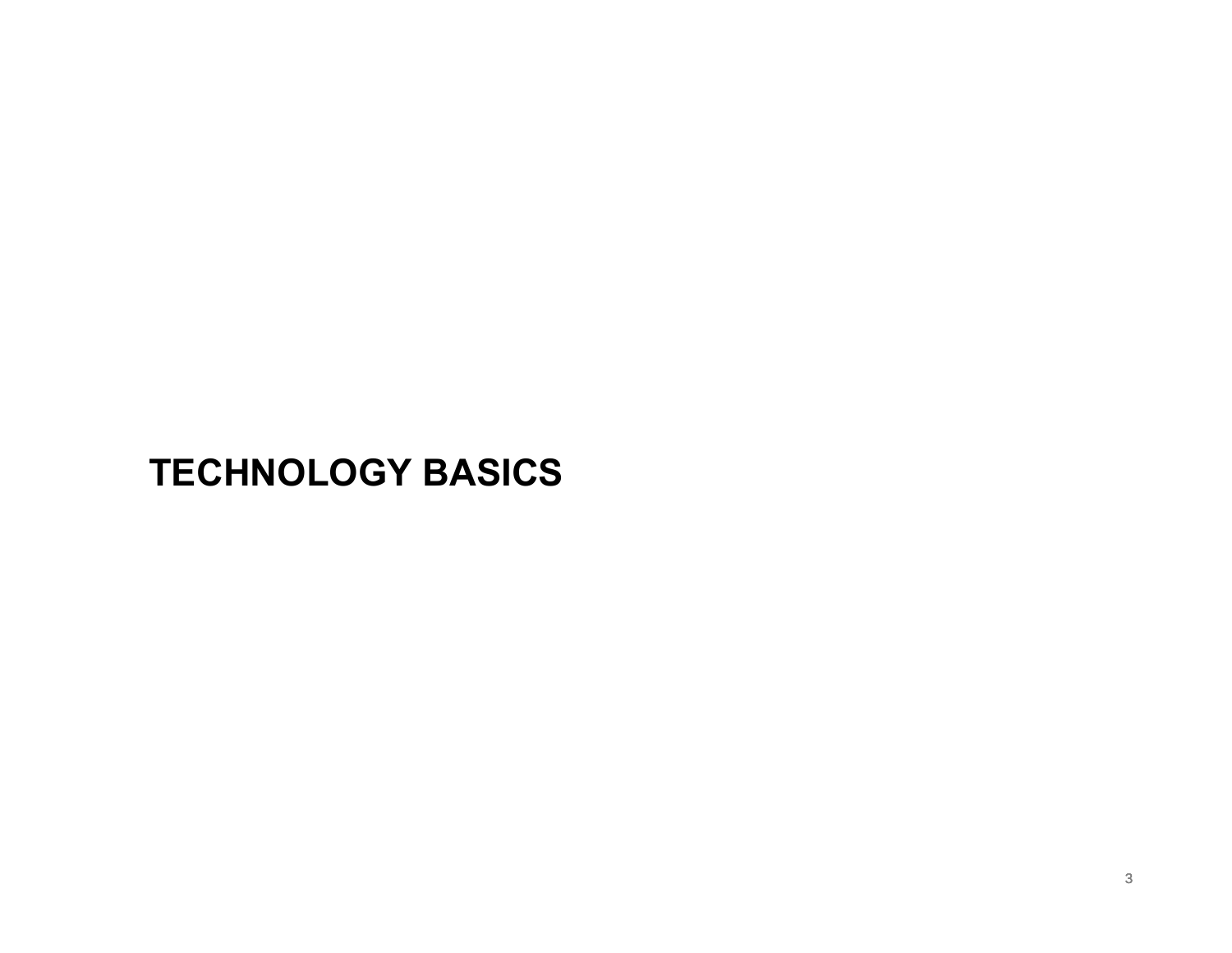### **Label Header for Packet Media**



**Label = 20 BitsCOS/EXP = Class of Service, 3 Bits S = Bottom of Stack, 1 Bit TTL = Time to Live, 8 Bits**

- **Can be used over Ethernet, 802.3, or PPP links**
- **Uses two new Ethertypes/PPP PIDs**
- **Contains everything needed at forwarding time**
- **One word per label**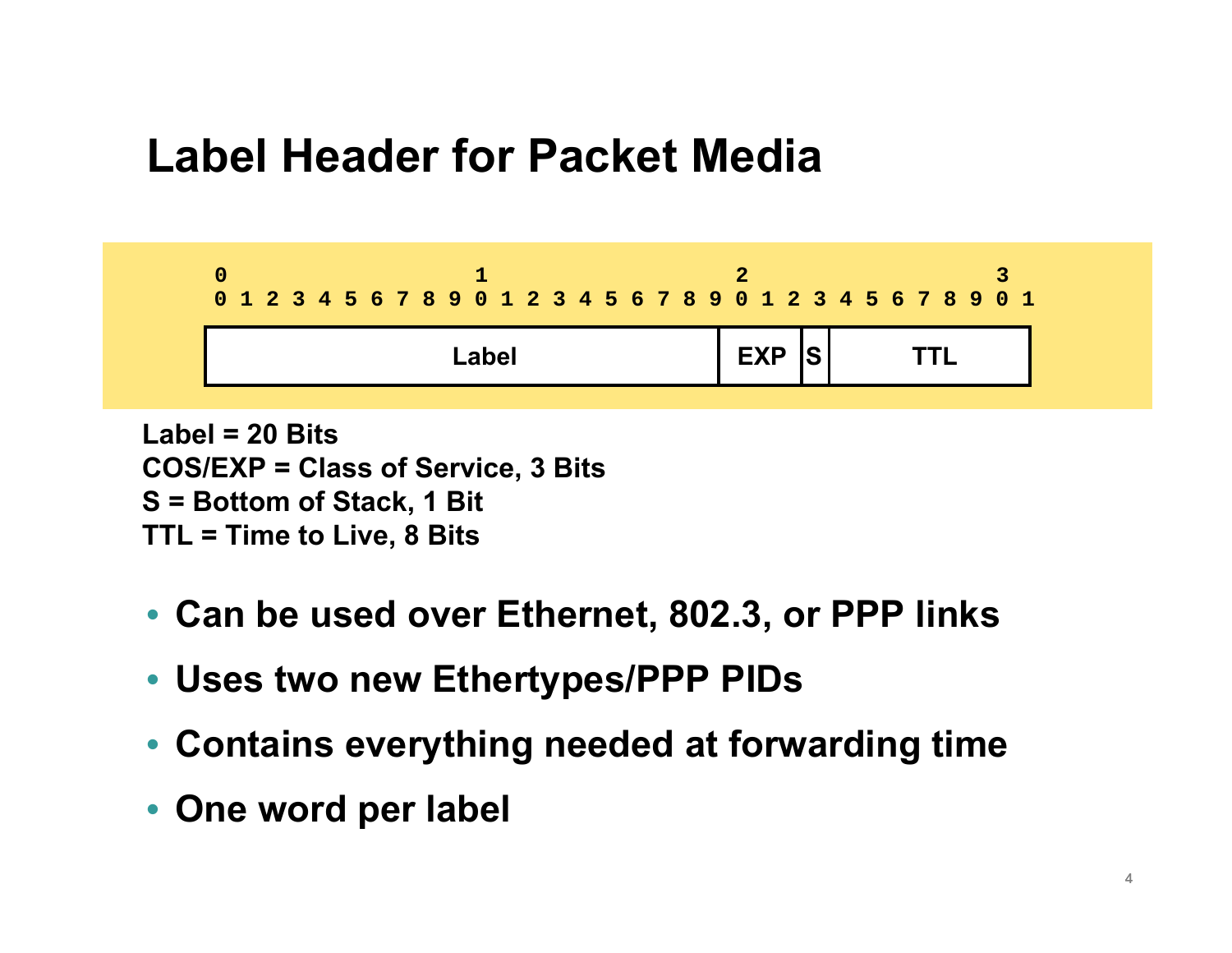### **Encapsulations**



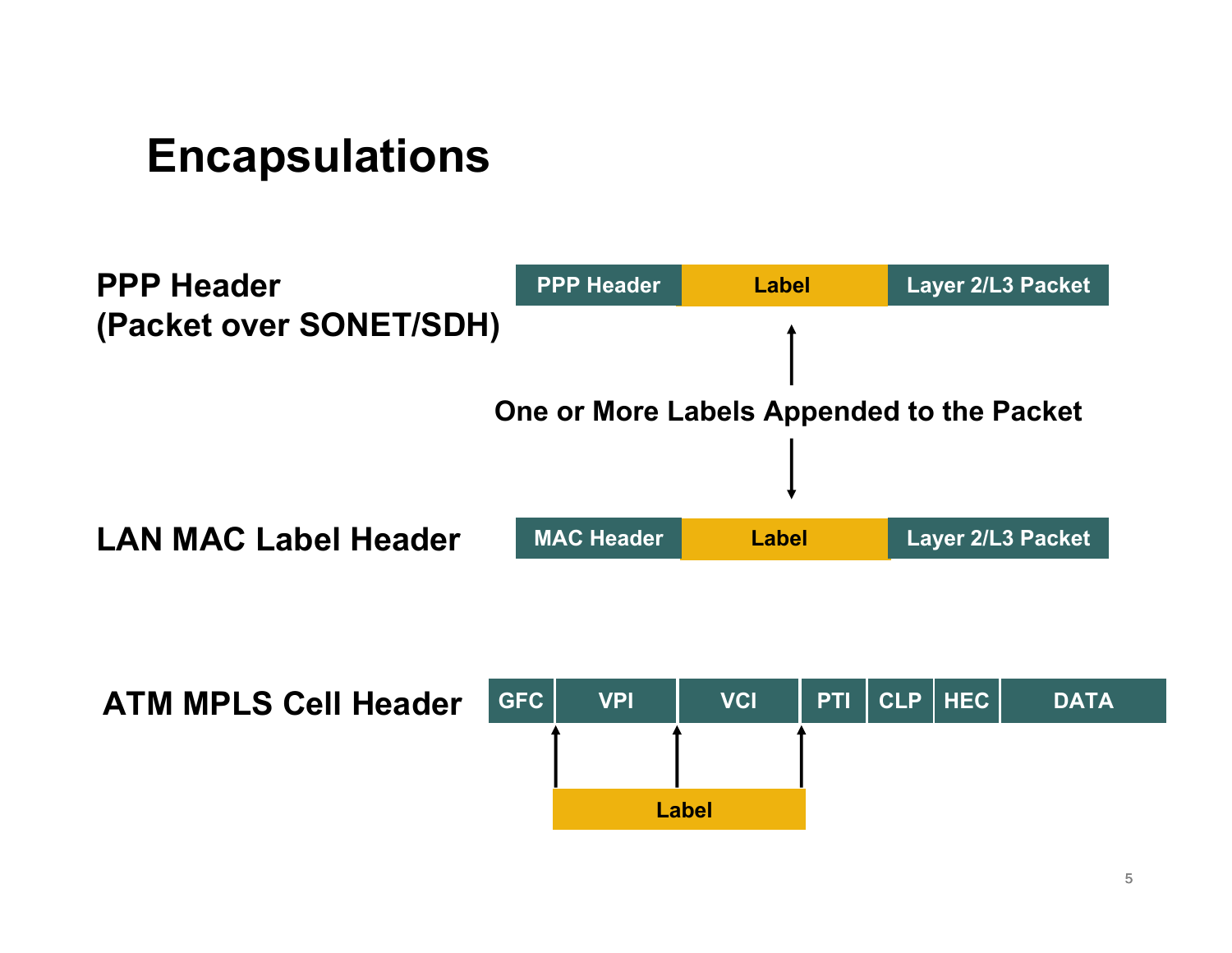#### **Label Format and Encapsulations**

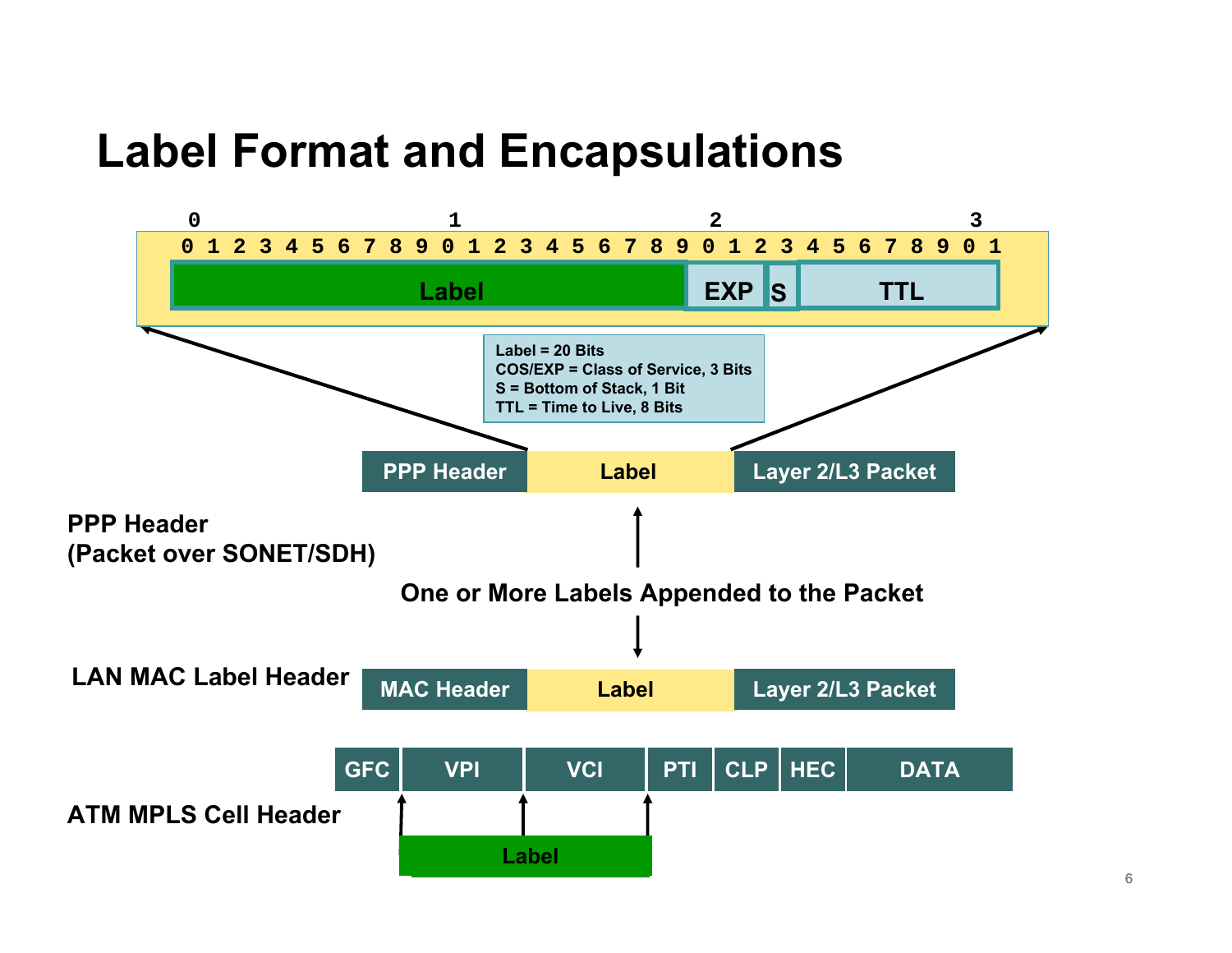## **Forwarding Equivalence Class**

**Determines How Packets Are Mapped to LSP**

- **IP prefix/host address**
- **Layer 2 circuits (ATM, FR, PPP, HDLC, Ethernet)**
- **Groups of addresses/sites—VPN x**
- **A bridge/switch instance—VSI**
- **Tunnel interface—traffic engineering**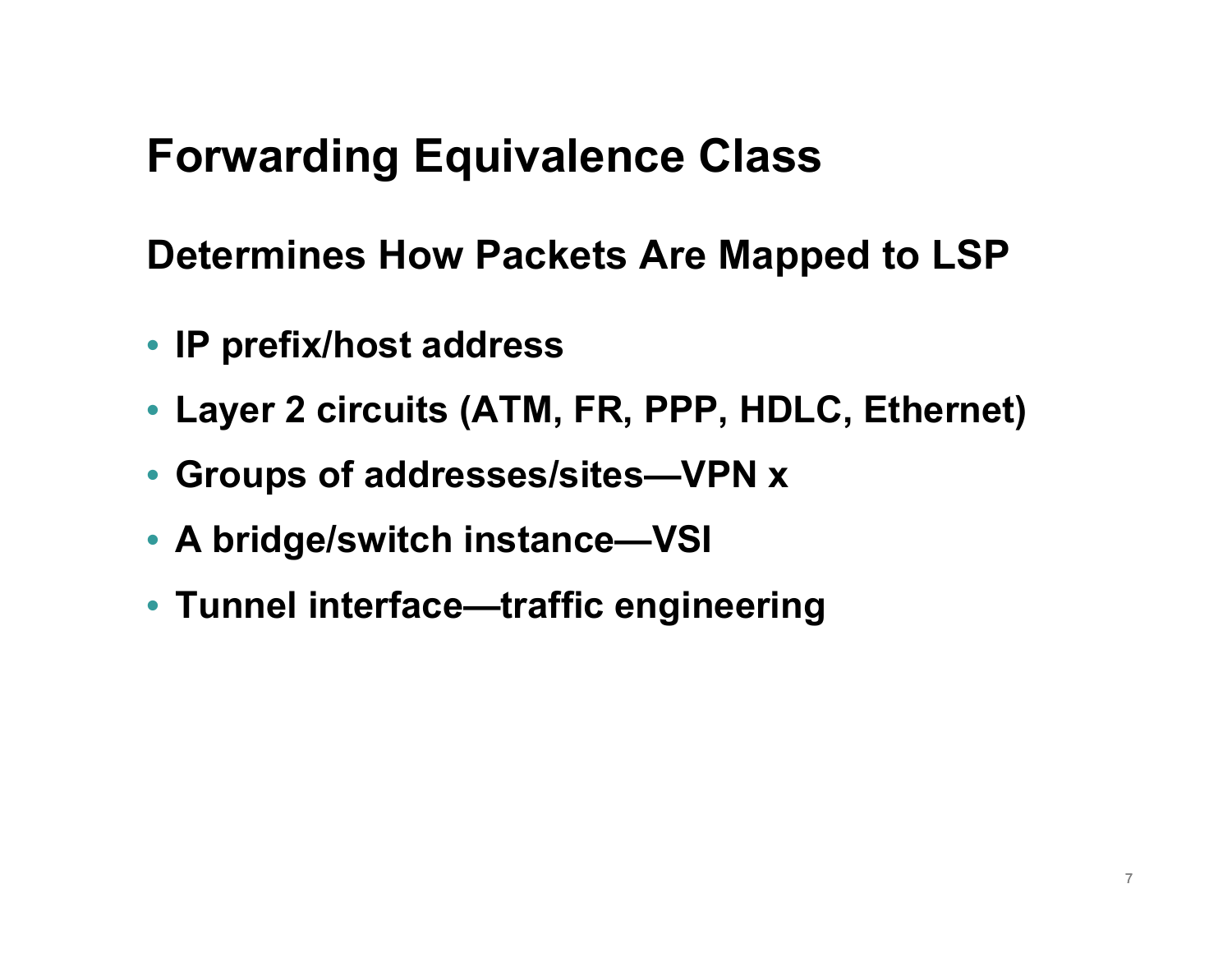## **MPLS Concepts**



- **Create new services via flexible classification**
- **Provide the ability to setup bandwidth guaranteed paths**
- **Enable ATM switches to act as routers**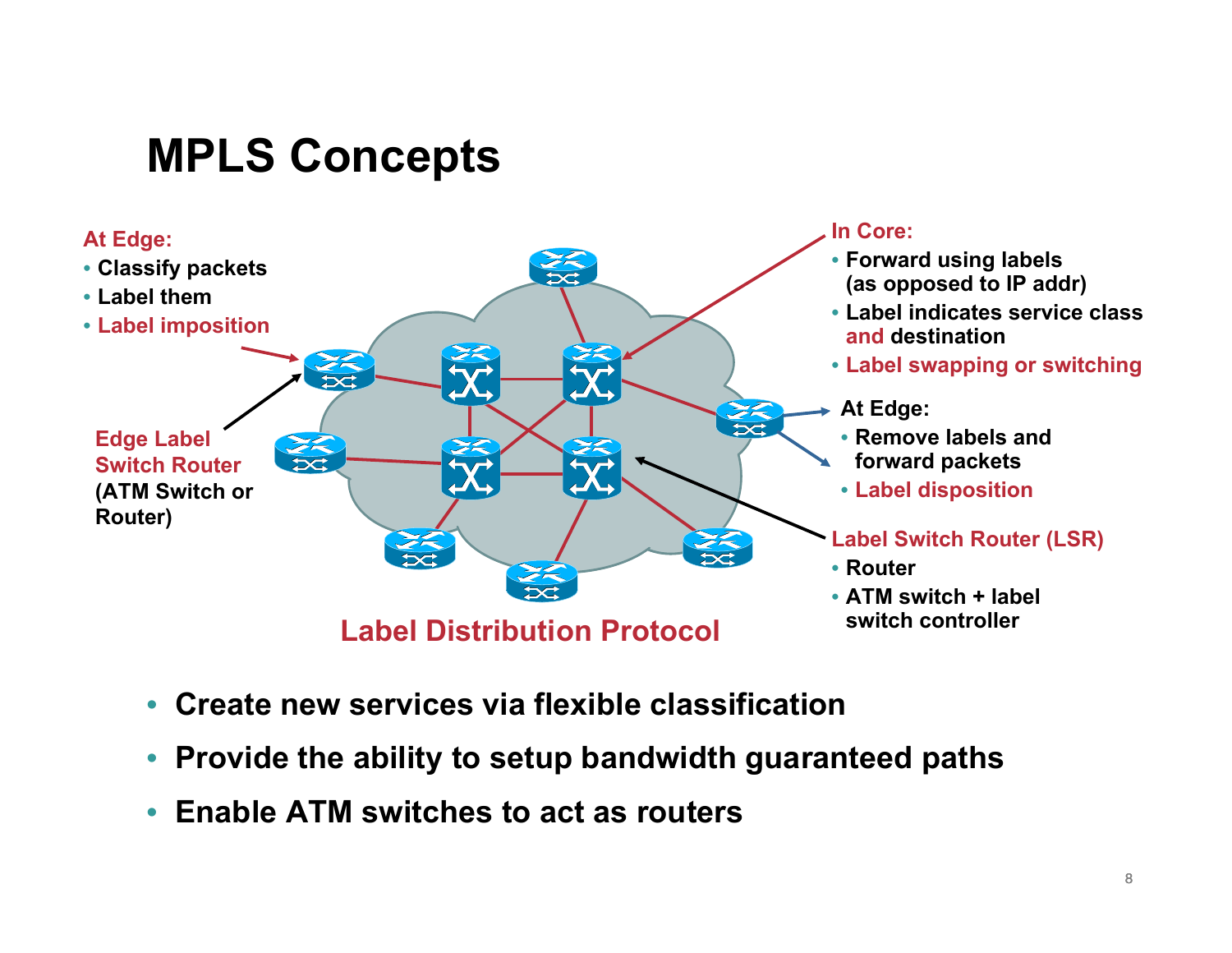### **MPLS Operation**

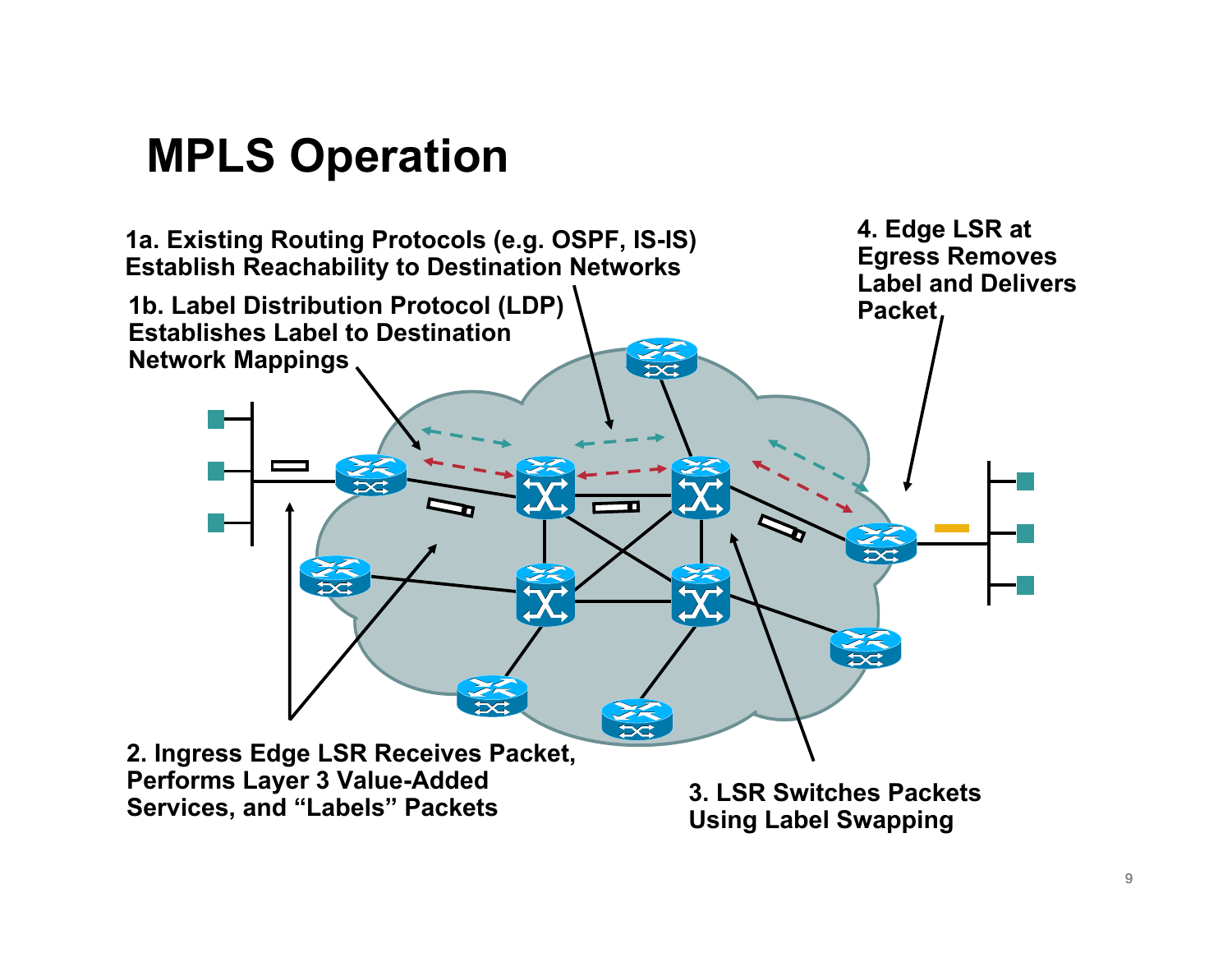#### **LABEL DISTRIBUTION IN MPLS NETWORKS**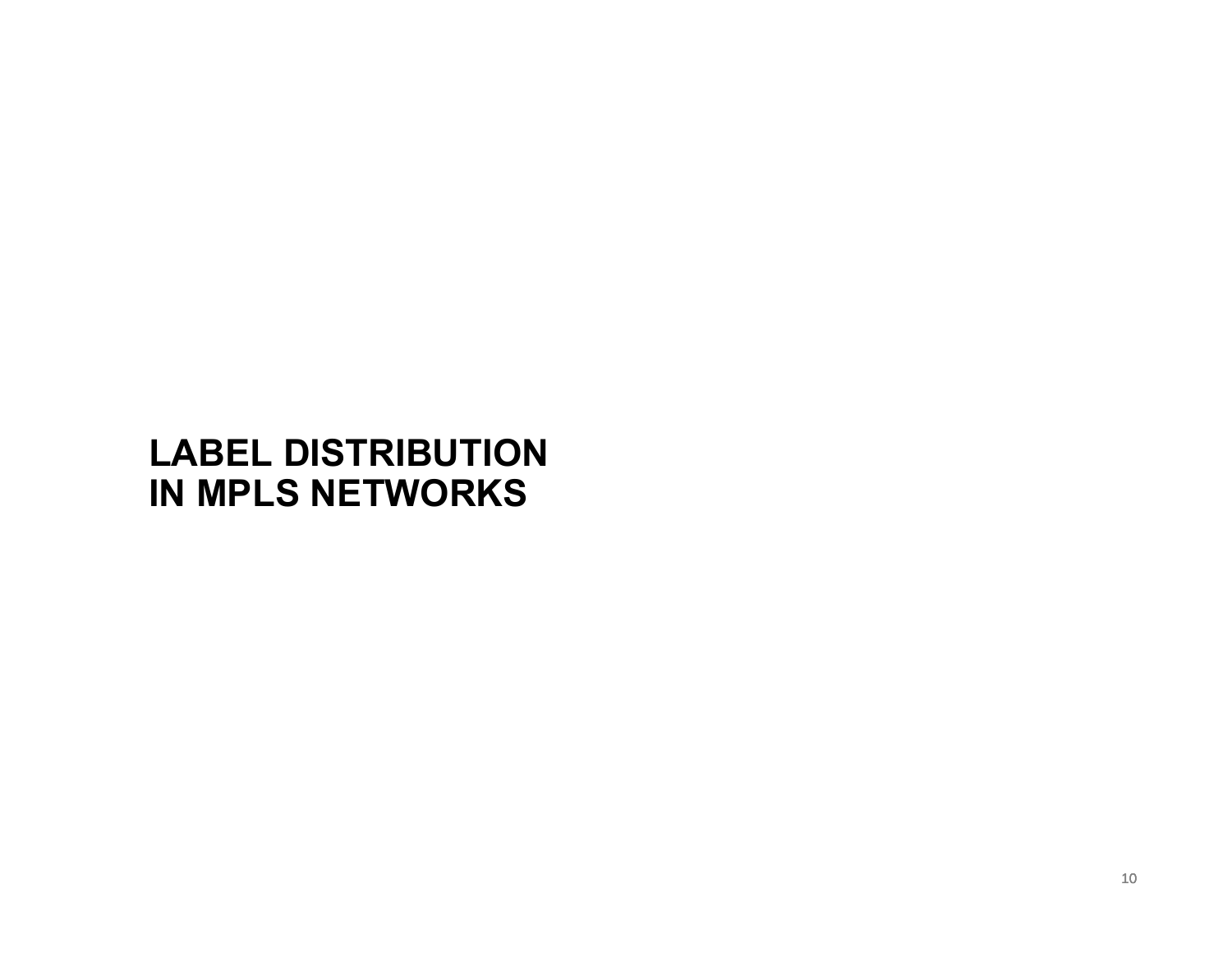## **Unicast Routing Protocols**

- **OSPF, IS-IS, BGP are needed in the network**
- **They provide reachability**
- **Label distribution protocols distribute labels for prefixes advertised by unicast routing protocols using**

**Either a dedicated Label Distribution Protocol (LDP)**

**Extending existing protocols like BGP to distribute labels**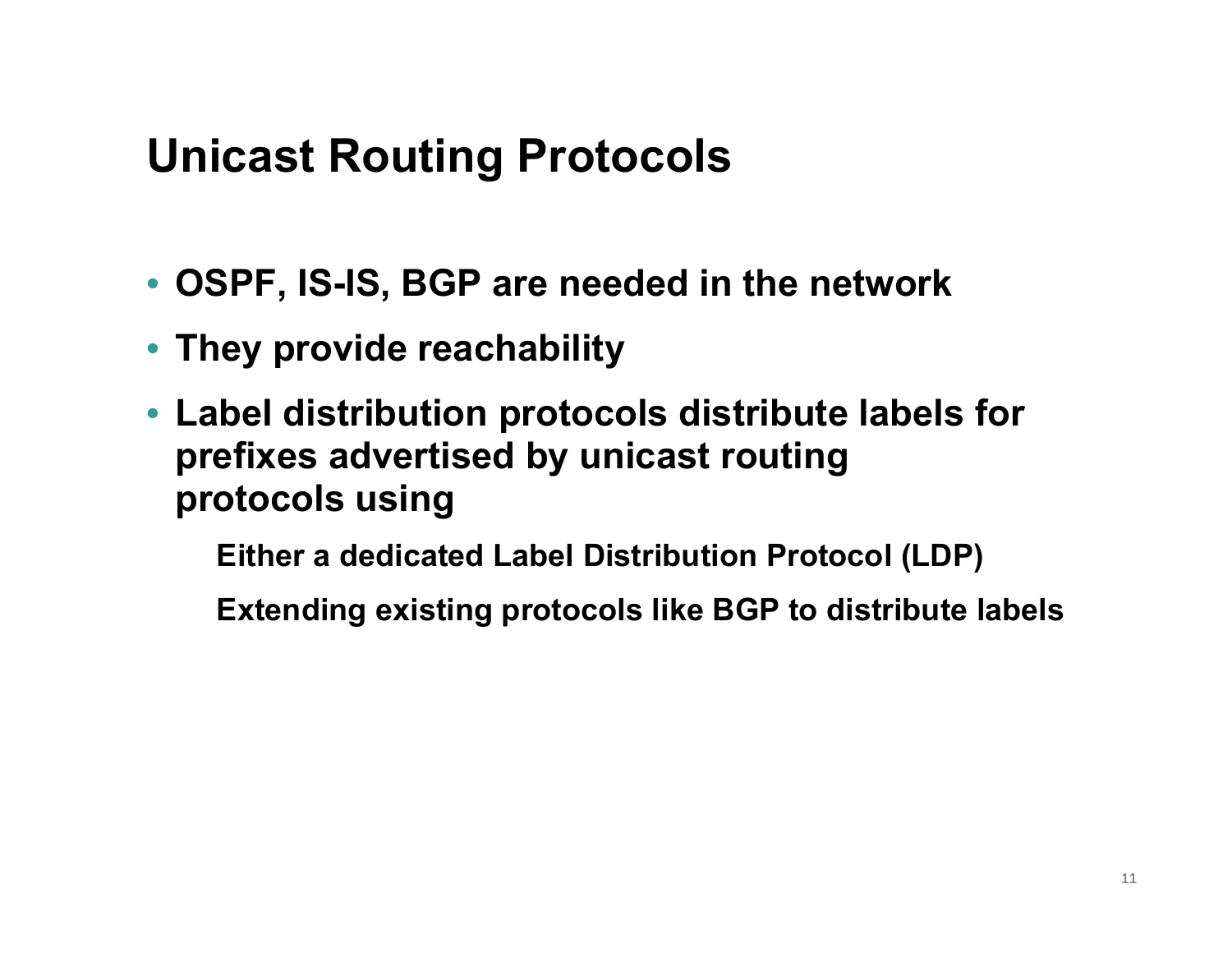### **Label Distribution Protocol**

- **Defined in RFC 3035 and 3036**
- **Used to distribute labels in a MPLS network**

**Uses a TCP session—multiple sessions require multiple TCP sessions**

• **Forwarding equivalence class**

**How packets are mapped to LSPs (Label Switched Paths)**

• **Advertise labels per FEC** 

**Reach destination a.b.c.d with label x**

• **Discovery**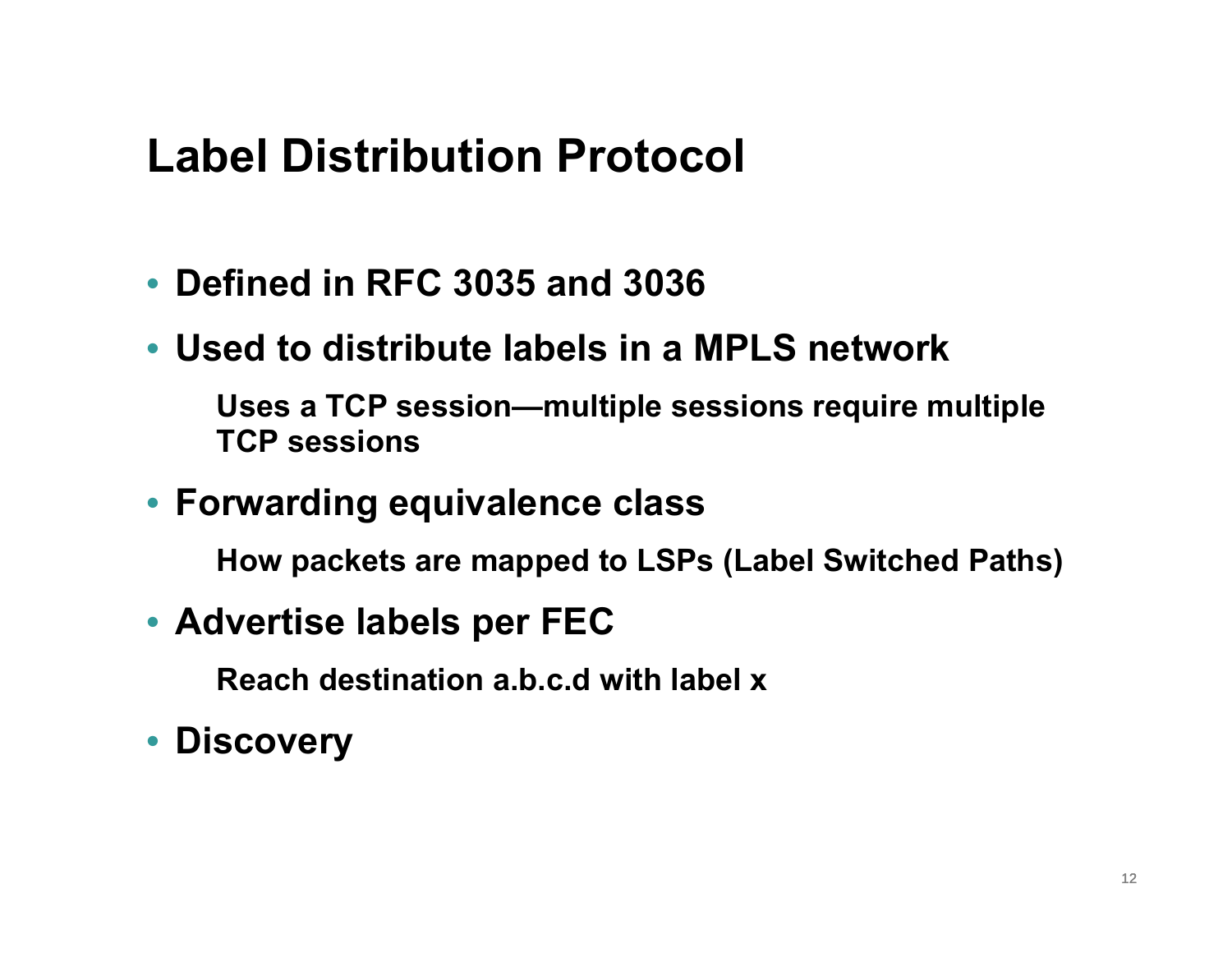### **Router Example: Forwarding Packets**

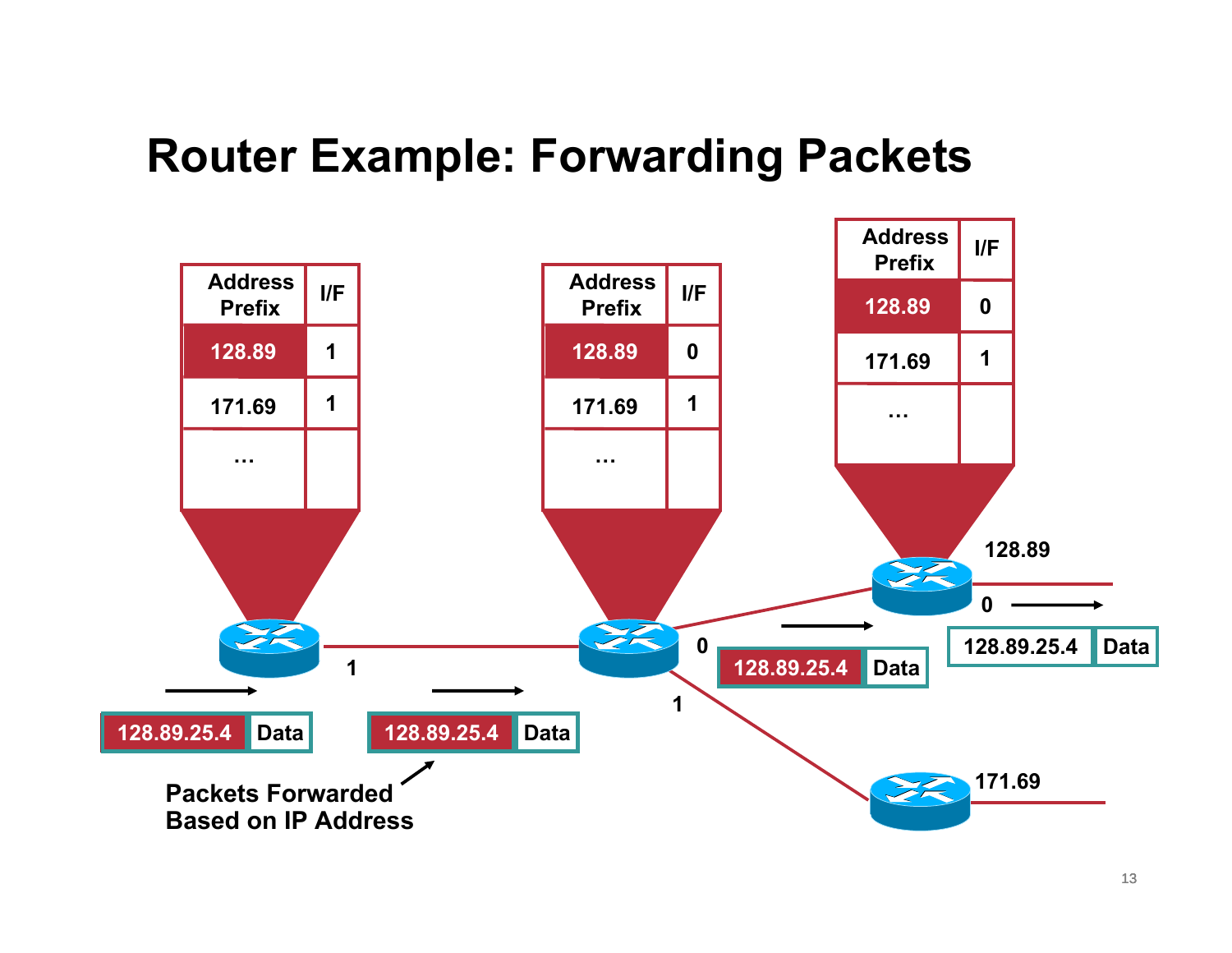### **MPLS Example: Routing Information**

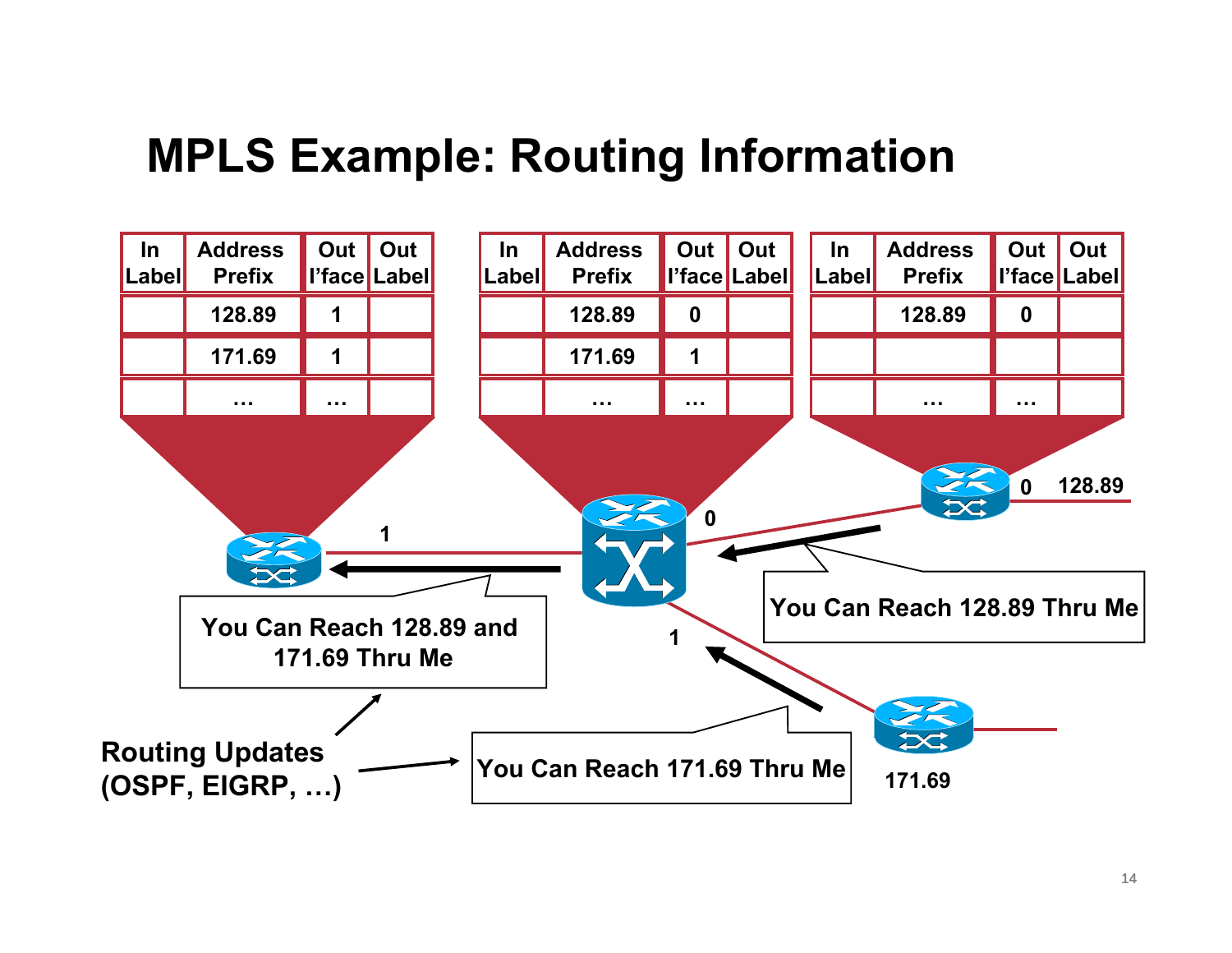### **MPLS Example: Assigning Labels**

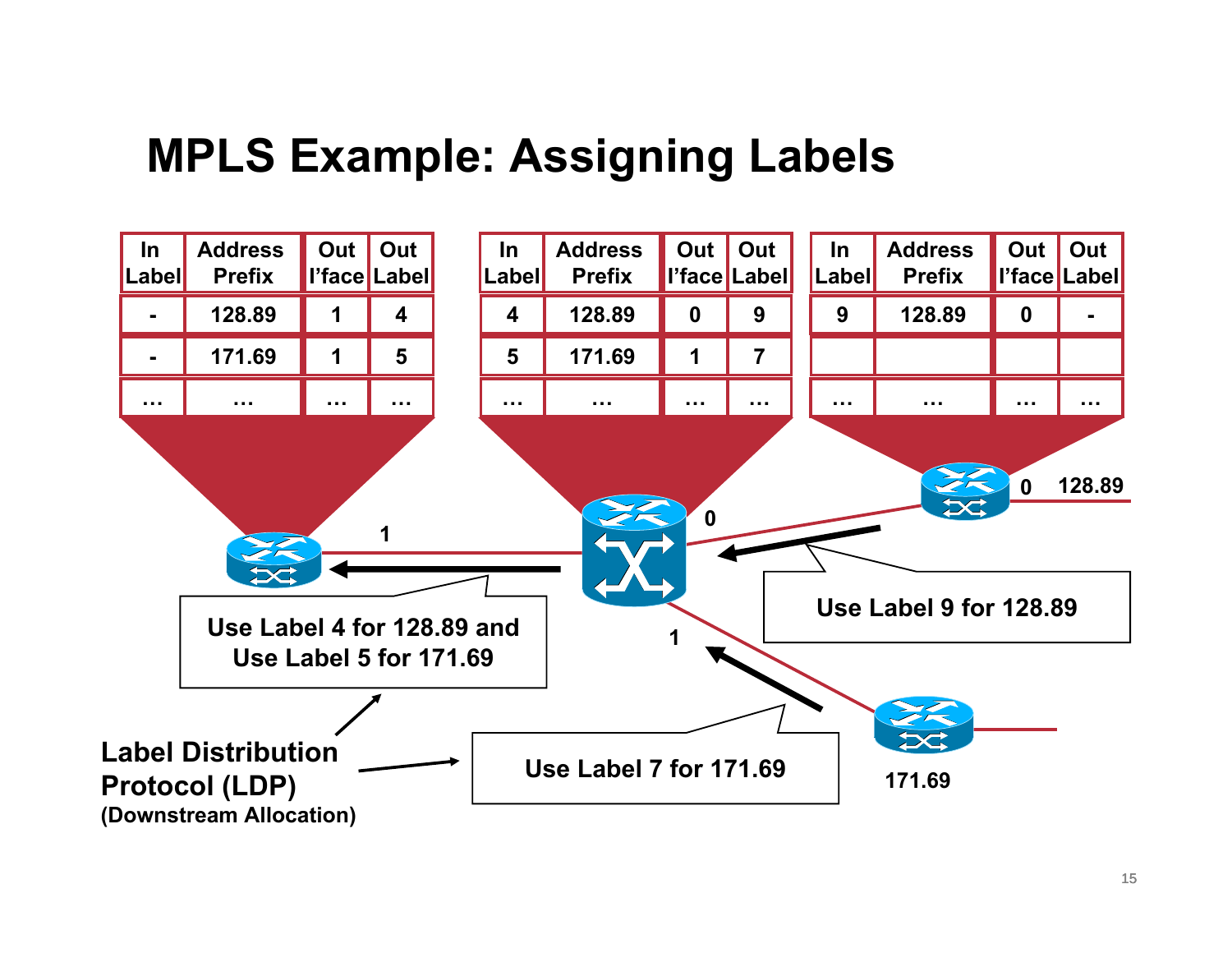#### **MPLS Example: Forwarding Packets**

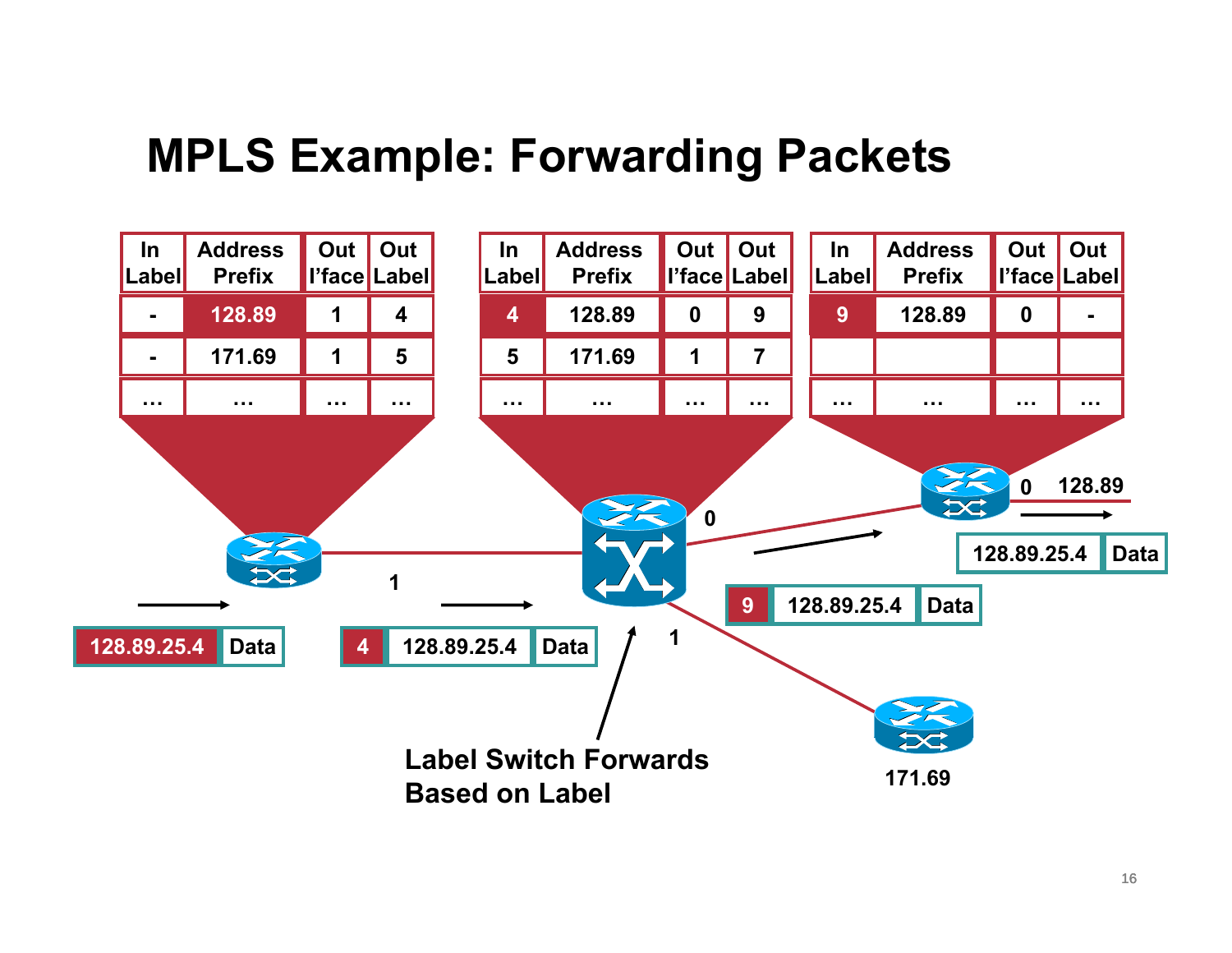## **Label Distribution Modes**

#### • **Downstream unsolicited**

**Downstream node just advertises labels for prefixes/FEC reachable via that device**

**Previous example**

#### • **Downstream on-demand**

**Upstream node requests a label for a learnt prefix via the downstream node**

**Next example—ATM MPLS**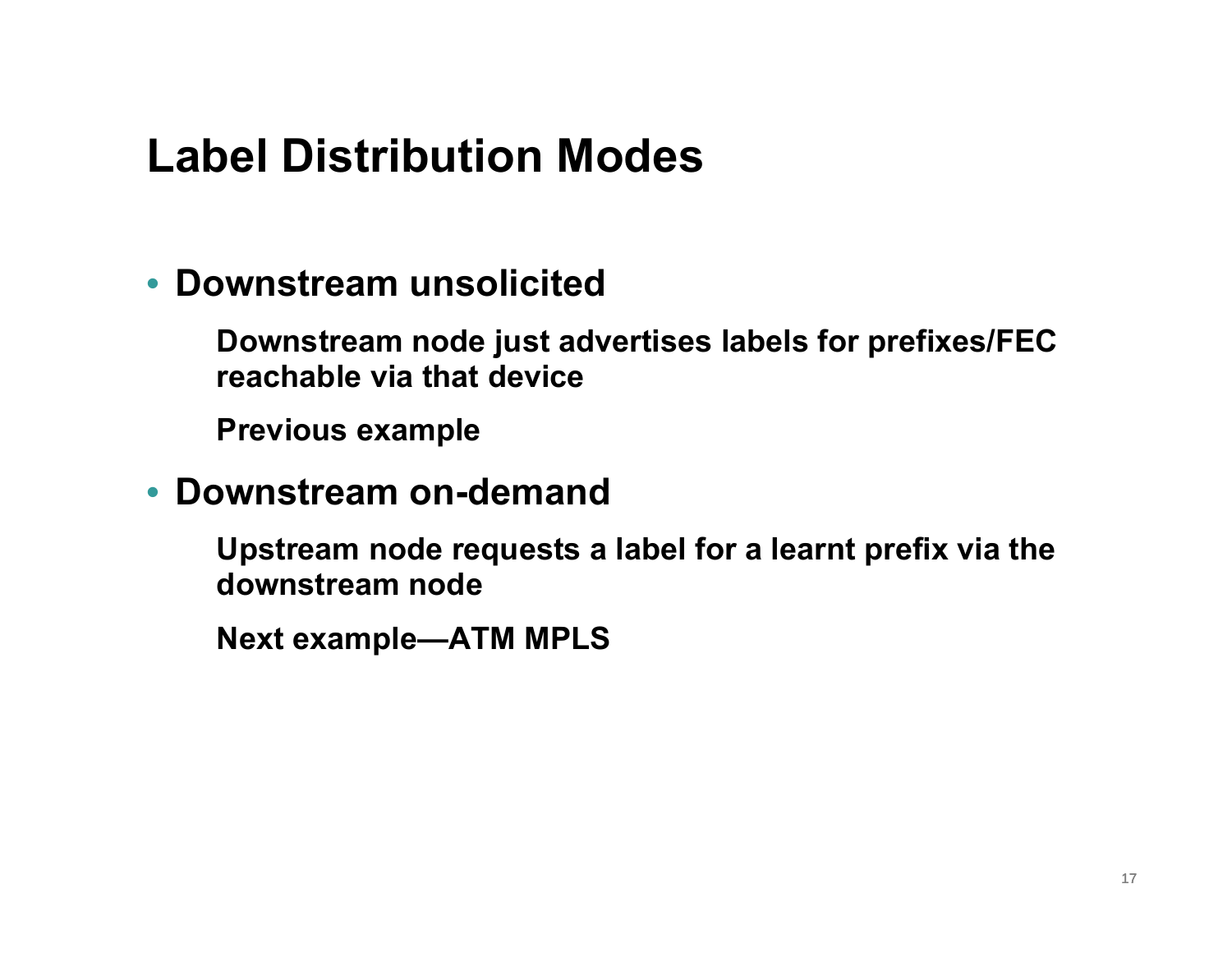## **ATM MPLS Example: Requesting Labels**

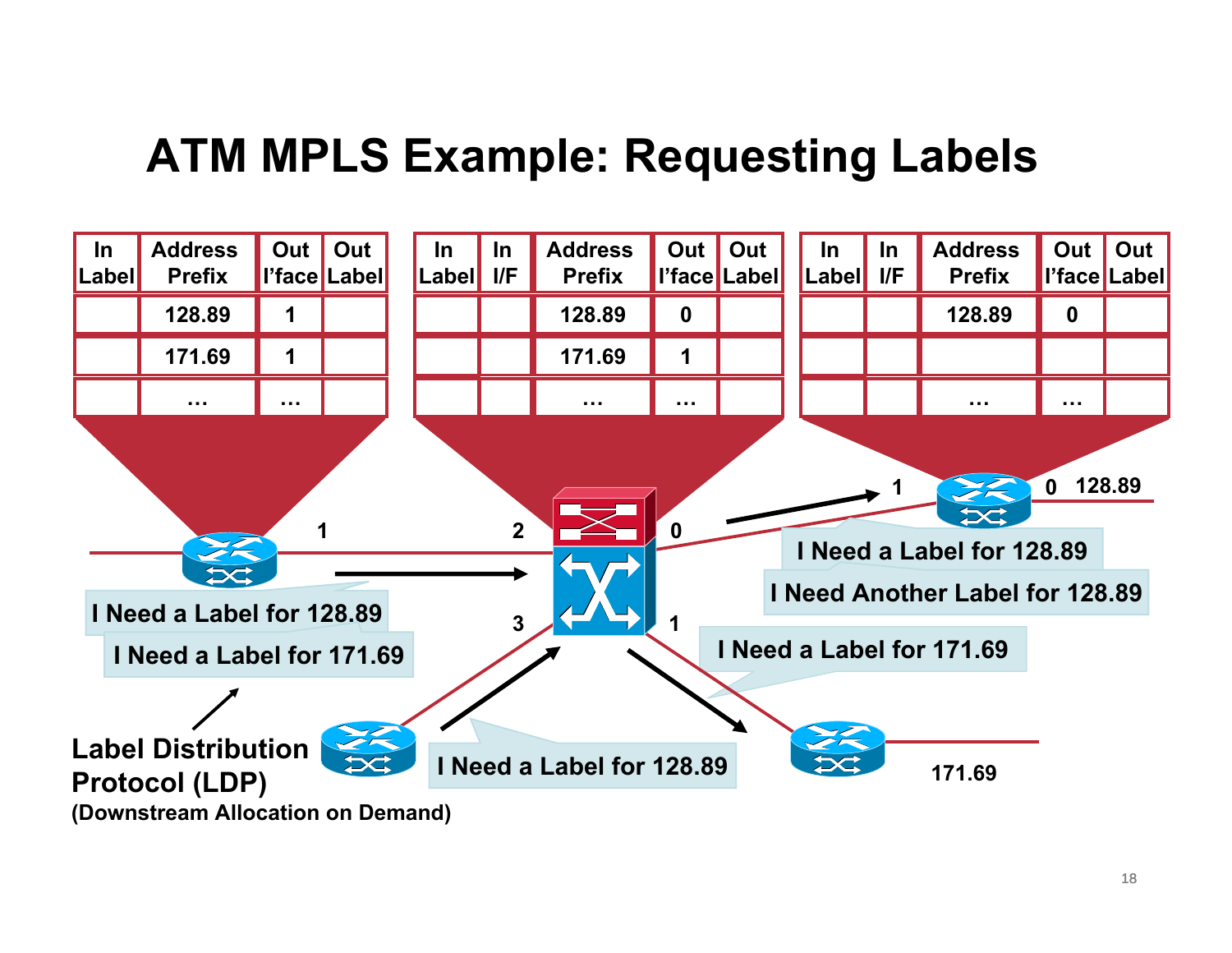## **ATM MPLS Example: Assigning Labels**

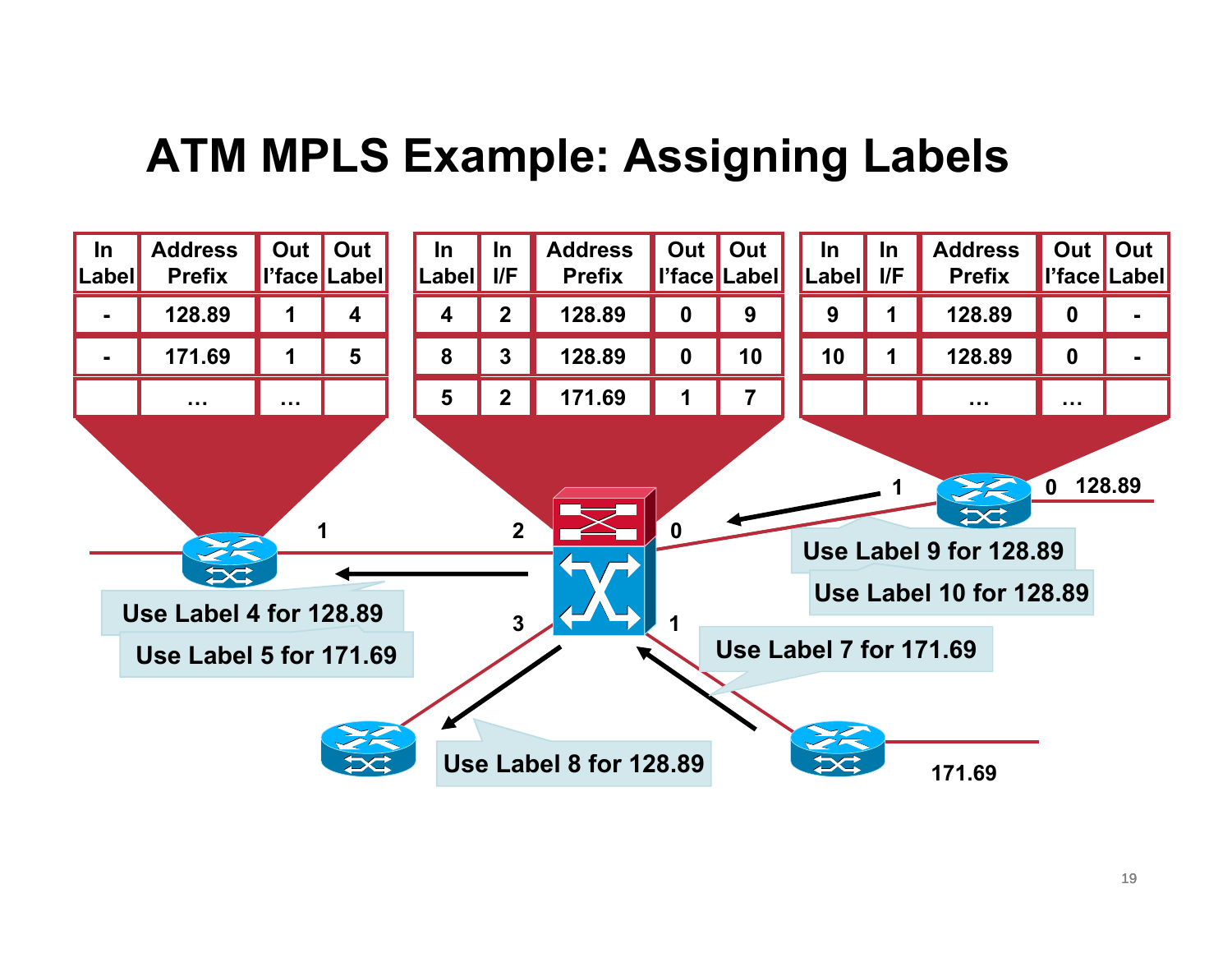## **ATM MPLS Example: Packet Forwarding**

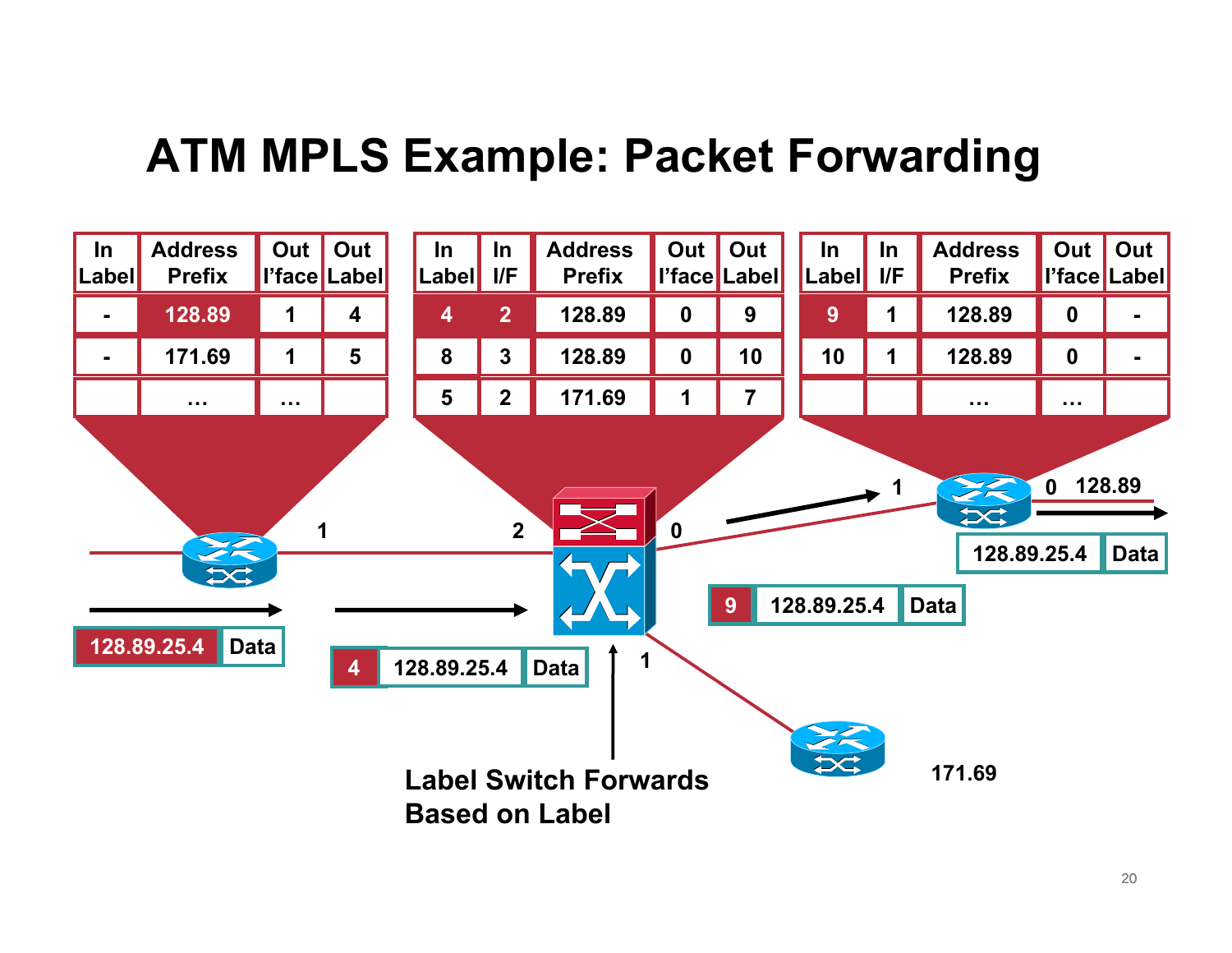## **Label Distribution Protocol**

#### **Label Merge**

- **Done by default for packet networks—unique label advertised per FEC**
- **Requires VC merge for ATM networks**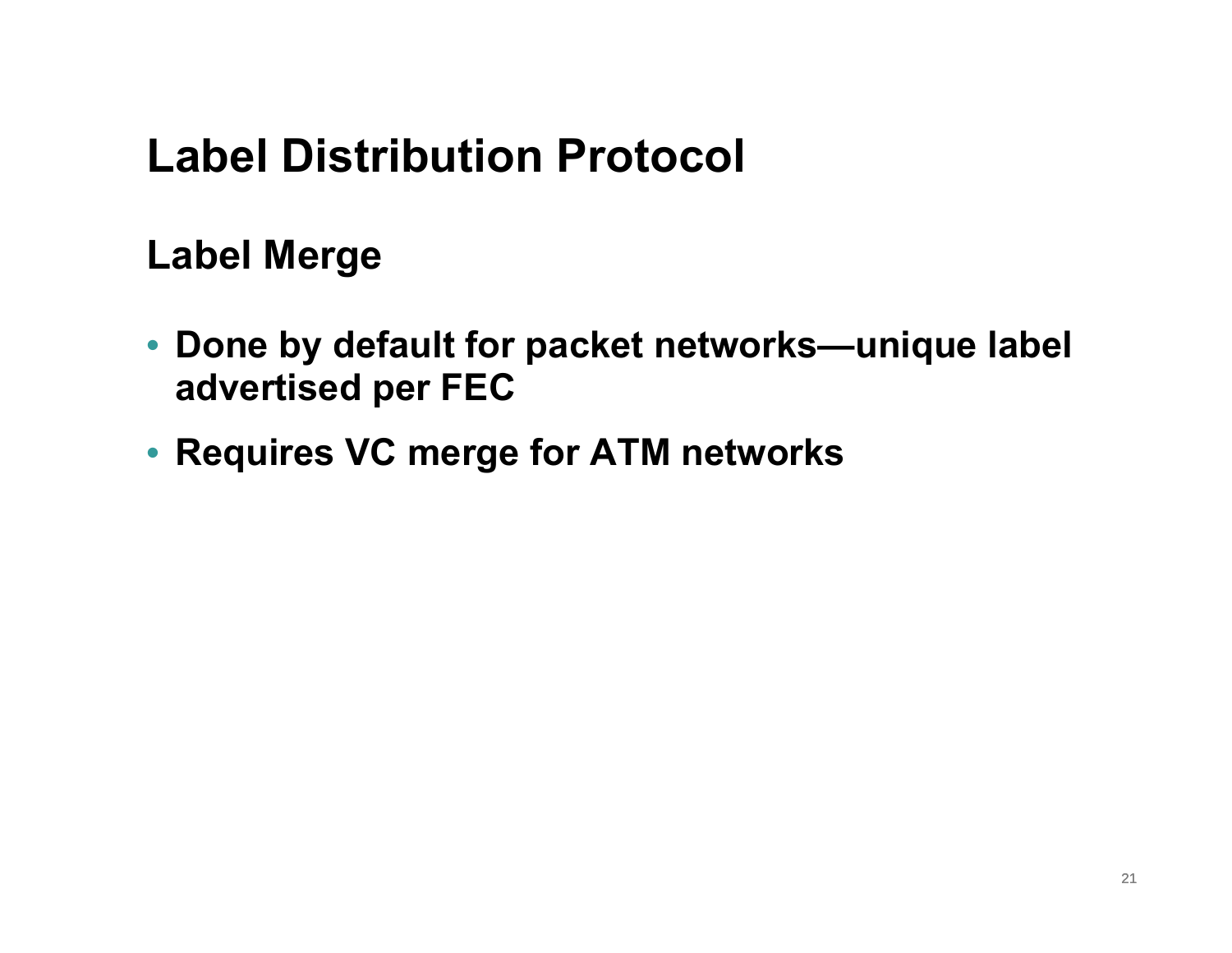#### **LDP: Label Merge**



**Labels for Prefix 129.161 Are Advertised Along Both Paths**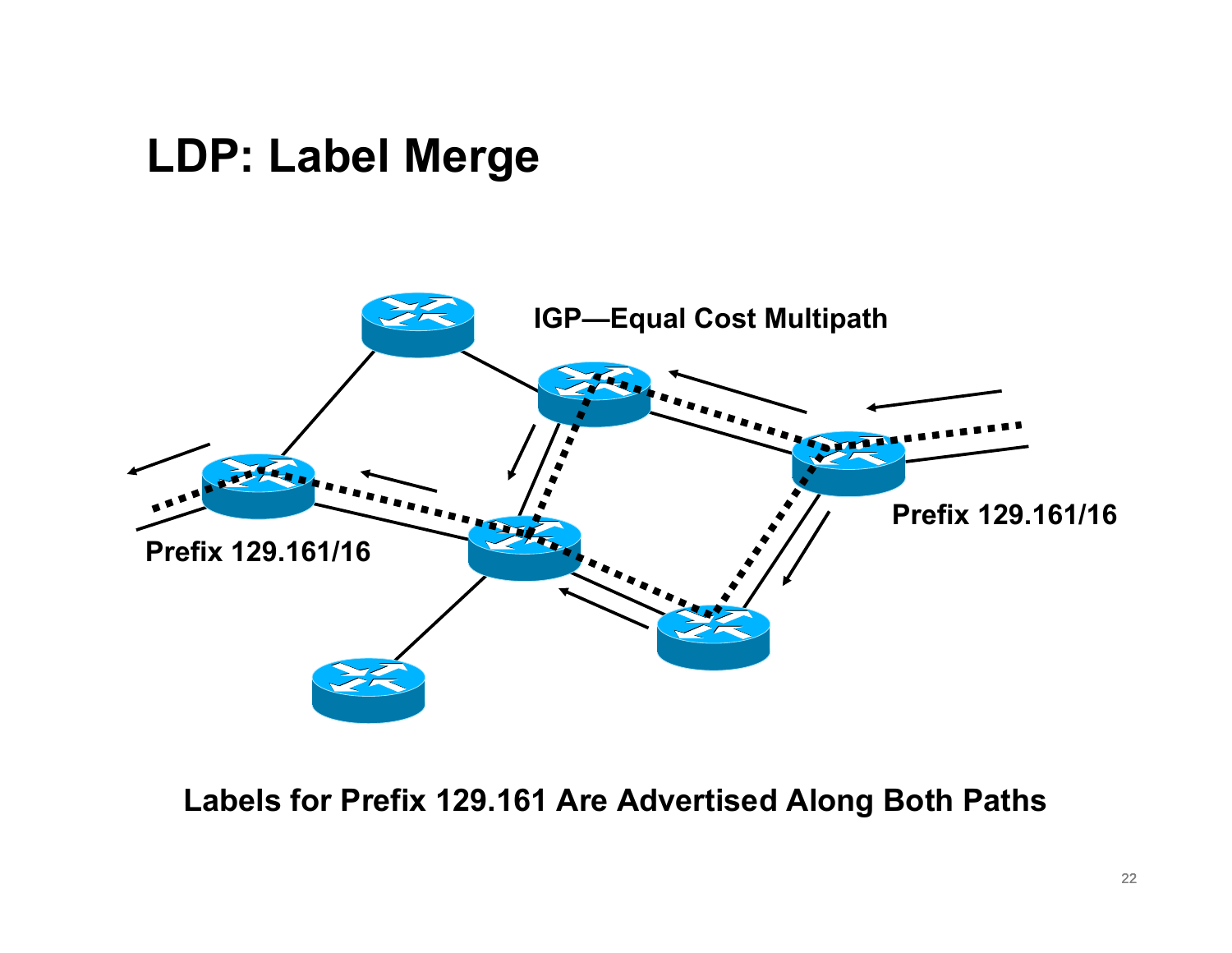## **Label Retention Modes**

- **In downstream unsolicited mode—label mapping advertisements are received for all routes from all peers**
- **Liberal label retention**

**These mappings are retained regardless of whether the LSR is the next hop for the advertised mapping**

**Once labels are allocated to a prefix these labels are retained**

**Reaction to routing changes is fast**

#### • **Conservative label retention**

**Used with DOD mode**

**Label mappings are retained only if they are used to forward packets**

**Can save some label space—however, reacts slower to changes**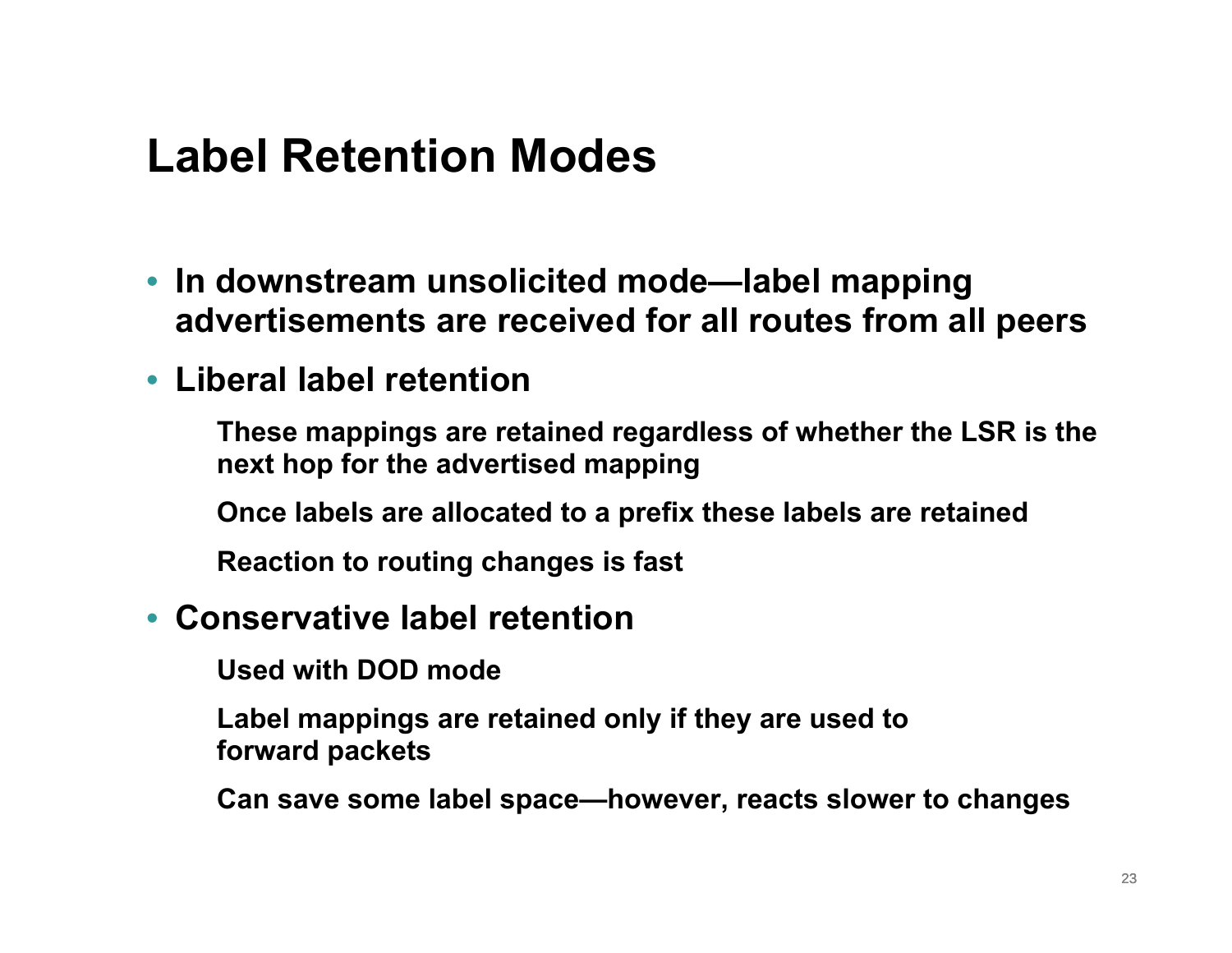## **Label Allocation Modes**

#### • **Independent mode**

**Labels are allocated independently of neighbors' bindings**

**As long as the router has routes—it allocates a label irrespective of the neighbor**

#### • **Ordered mode**

**Labels are allocated only after the bindings from neighbors are received**

**Takes care of propagation delays in routing changes**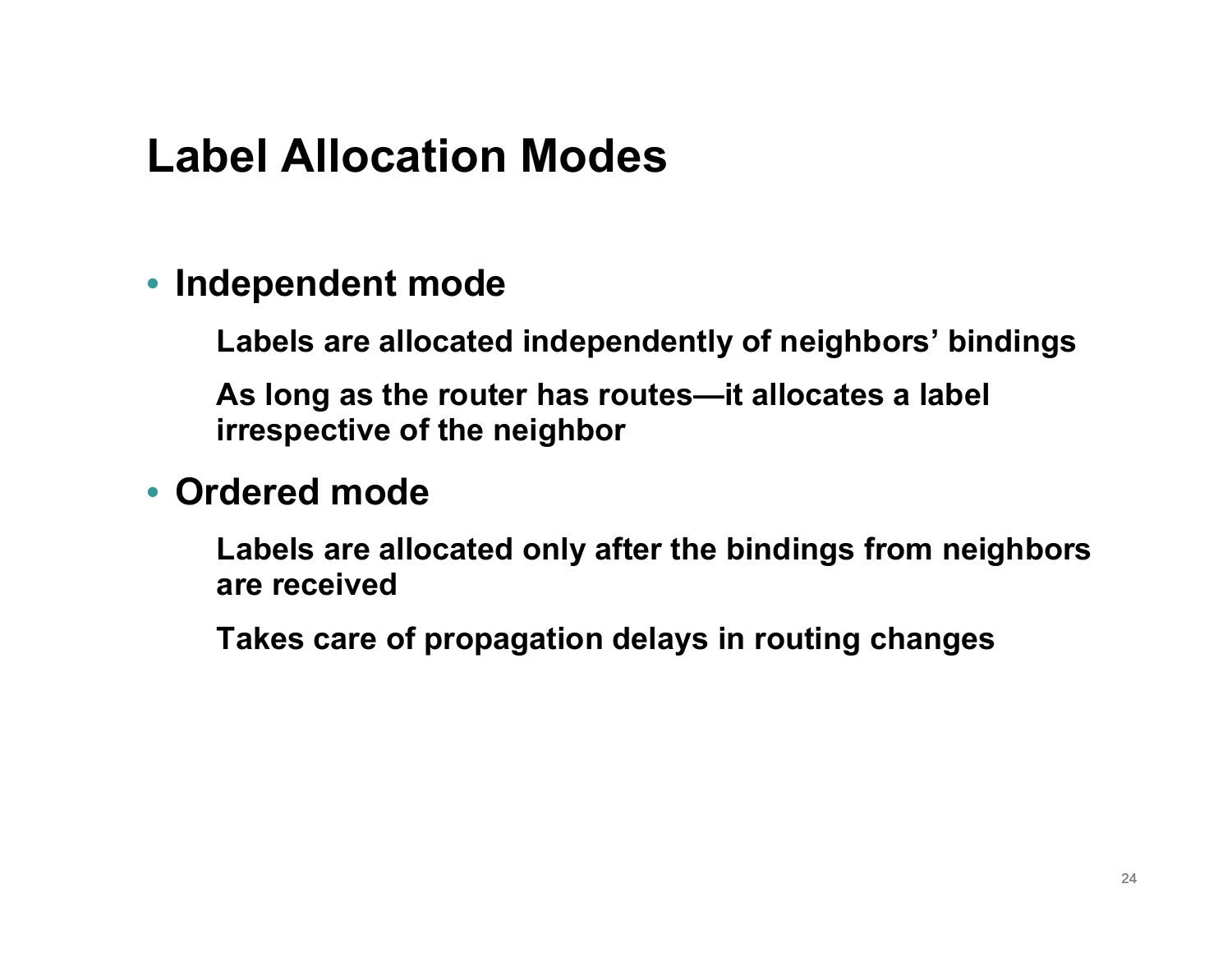# **LDP**

#### • **Neighbor discovery**

**Discover directly attached neighbors—pt-to-pt links (including Ethernet)**

**Establish a session**

**Exchange prefix/FEC and label information**

#### • **Extended neighbor discovery**

**Establish peer relationship with another router that is not a neighbor**

**Exchange FEC and label information**

**May be needed to exchange service labels**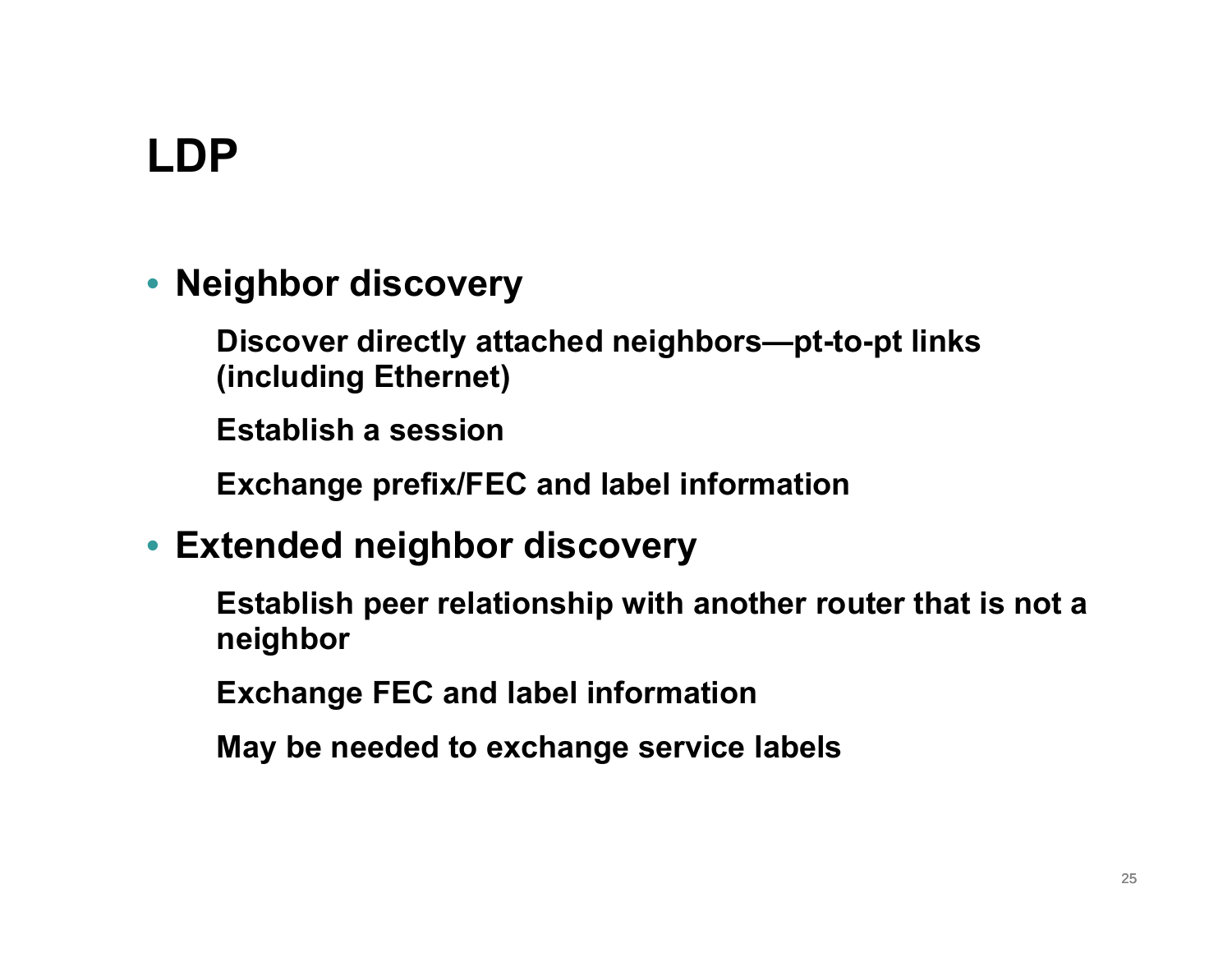# **TDP and LDP**

#### • **Tag distribution protocol—Cisco proprietary**

**Pre-cursor to LDP**

**Used for Cisco tag switching**

#### • **TDP and LDP supported on the same device**

**Per neighbor/link basis** 

**Per target basis**

- **LDP is a superset of TDP**
- **Uses the same label/TAG**
- **Has different message formats**